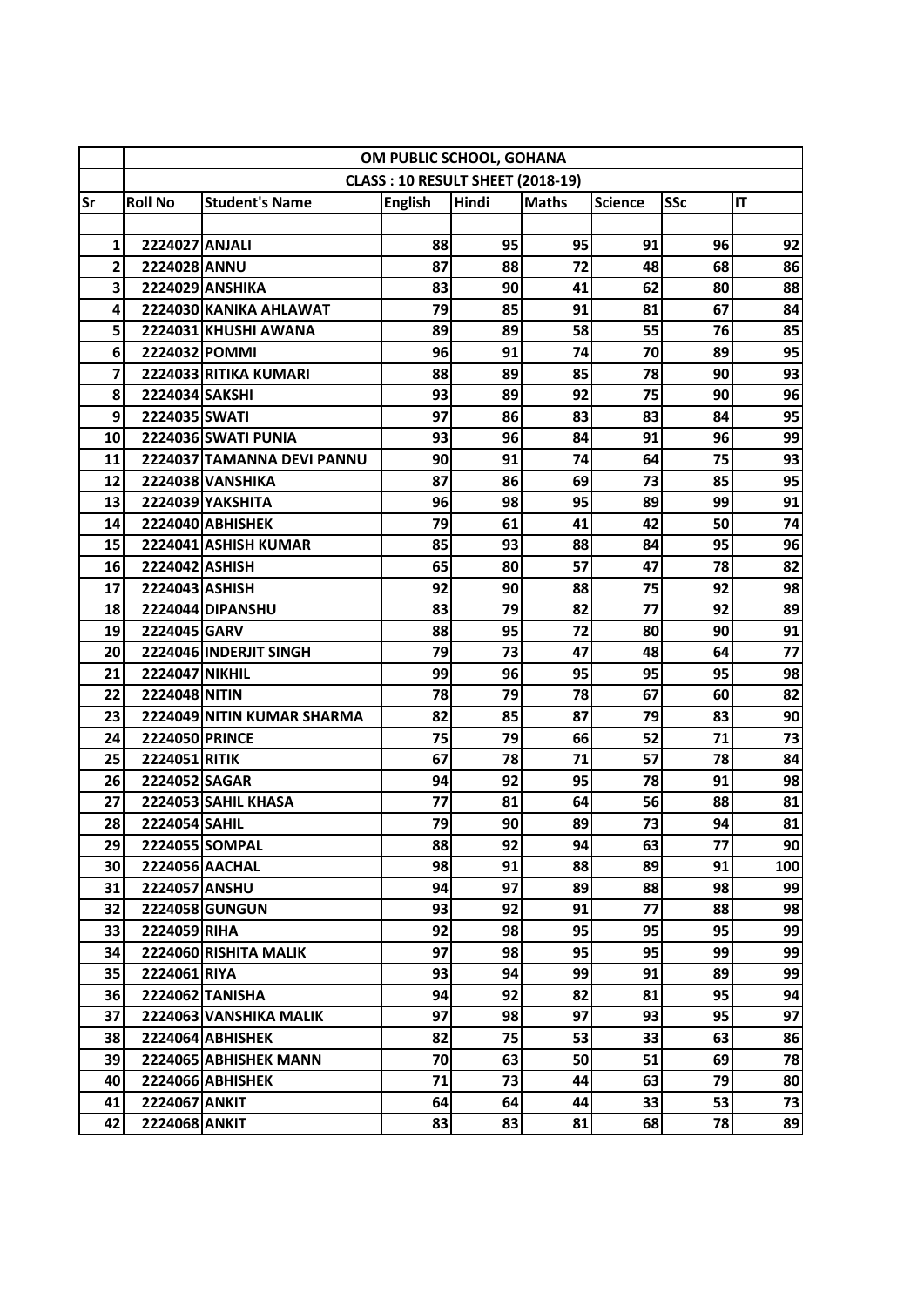| 43 |                 | <b>2224069 ANUJ HOODA</b> | 77 | 86 | 80 | 54 | 88  | 85 |
|----|-----------------|---------------------------|----|----|----|----|-----|----|
| 44 |                 | 2224070 ARYAN KUMAR       | 83 | 83 | 92 | 73 | 74  | 96 |
| 45 |                 | 2224071 CHANDAR PARKASH   | 97 | 96 | 93 | 82 | 95  | 95 |
| 46 | 2224072 CHINU   |                           | 75 | 77 | 60 | 66 | 75  | 83 |
| 47 | 2224073 CHIRAG  |                           | 95 | 92 | 95 | 75 | 90  | 97 |
| 48 |                 | 2224074 DEEPANSHU         | 88 | 79 | 50 | 57 | 89  | 85 |
| 49 | 2224075 DHRUV   |                           | 84 | 87 | 90 | 81 | 94  | 96 |
| 50 | 2224076 DIKSHIT |                           | 76 | 84 | 33 | 43 | 63  | 78 |
| 51 | 2224077 JATIN   |                           | 77 | 74 | 55 | 50 | 60  | 81 |
| 52 | 2224078 KAPIL   |                           | 70 | 68 | 49 | 43 | 70  | 78 |
| 53 | 2224079 MOHIT   |                           | 88 | 89 | 70 | 67 | 79  | 91 |
| 54 | 2224080 NIKHIL  |                           | 75 | 75 | 64 | 52 | 79  | 78 |
| 55 | 2224081 NITIN   |                           | 72 | 73 | 60 | 55 | 65  | 84 |
| 56 |                 | 2224082 SHUBHAM           | 86 | 86 | 75 | 74 | 75  | 85 |
| 57 | 2224083 VINAY   |                           | 77 | 81 | 60 | 59 | 86  | 84 |
| 58 |                 | 2224084 CHETNA            | 81 | 92 | 51 | 67 | 86  | 94 |
| 59 |                 | 2224085 DEEPIKA           | 75 | 79 | 79 | 56 | 70  | 86 |
| 60 | 2224086 DIPTI   |                           | 64 | 68 | 41 | 50 | 74  | 71 |
| 61 | 2224087 ISHIKA  |                           | 81 | 86 | 91 | 70 | 87  | 94 |
| 62 |                 | 2224088 ITEE JAIN         | 87 | 89 | 76 | 53 | 76  | 93 |
| 63 | 2224089 KAJAL   |                           | 85 | 89 | 73 | 76 | 88  | 87 |
| 64 | 2224090 MANSI   |                           | 74 | 85 | 77 | 63 | 88  | 85 |
| 65 |                 | 2224091 MUSKAN            | 80 | 89 | 62 | 42 | 61  | 80 |
| 66 |                 | 2224092 MUSKAN            | 99 | 98 | 76 | 78 | 89  | 98 |
| 67 |                 | 2224093 MUSKAN            | 79 | 82 | 41 | 43 | 52  | 76 |
| 68 | 2224094 NIKITA  |                           | 86 | 88 | 85 | 44 | 75  | 88 |
| 69 |                 | 2224095 NIKITA SEHRAWAT   | 94 | 83 | 78 | 55 | 91  | 91 |
| 70 |                 | 2224096 PARTEKSHA         | 89 | 92 | 68 | 65 | 86  | 89 |
| 71 | 2224097 PAYAL   |                           | 89 | 86 | 45 | 45 | 71  | 85 |
| 72 | 2224098 RITU    |                           | 64 | 65 | 33 | 34 | 64  | 68 |
| 73 |                 | <b>2224099 SHOURIYA</b>   | 98 | 97 | 95 | 83 | 92  | 92 |
| 74 |                 | 2224100 URVASHI           | 87 | 90 | 84 | 60 | 78  | 87 |
| 75 |                 | 2224101 ABHINAV           | 79 | 87 | 67 | 66 | 83  | 91 |
| 76 | 2224102 ARYAN   |                           | 90 | 84 | 69 | 80 | 87  | 91 |
| 77 | 2224103 ARYAN   |                           | 86 | 80 | 75 | 58 | 87  | 94 |
| 78 | 2224104 ASHISH  |                           | 77 | 71 | 37 | 47 | 64  | 76 |
| 79 |                 | 2224105 BHUVESH           | 97 | 94 | 95 | 88 | 95  | 98 |
| 80 |                 | 2224106 MADHUR            | 87 | 89 | 95 | 91 | 94  | 95 |
| 81 |                 | 2224107 NAMAN CHODHARI    | 65 | 52 | 34 | 33 | 65  | 91 |
| 82 | 2224108 SACHET  |                           | 85 | 93 | 60 | 45 | 85  | 85 |
| 83 | 2224109 SACHIN  |                           | 87 | 80 | 91 | 76 | 95  | 91 |
| 84 | 2224110 SACHIN  |                           | 79 | 68 | 46 | 46 | 89  | 78 |
| 85 | 2224111 SAHIL   |                           | 76 | 83 | 50 | 46 | 69  | 75 |
| 86 |                 | 2224112 VAIBHAV           | 86 | 86 | 91 | 90 | 95  | 91 |
| 87 |                 | 2224113 ANCHAL            | 94 | 97 | 95 | 95 | 100 | 97 |
| 88 |                 | 2224114 KHUSHI MOR        | 75 | 86 | 33 | 44 | 75  | 78 |
| 89 |                 | 2224115 MUSKAN            | 92 | 97 | 95 | 93 | 98  | 97 |